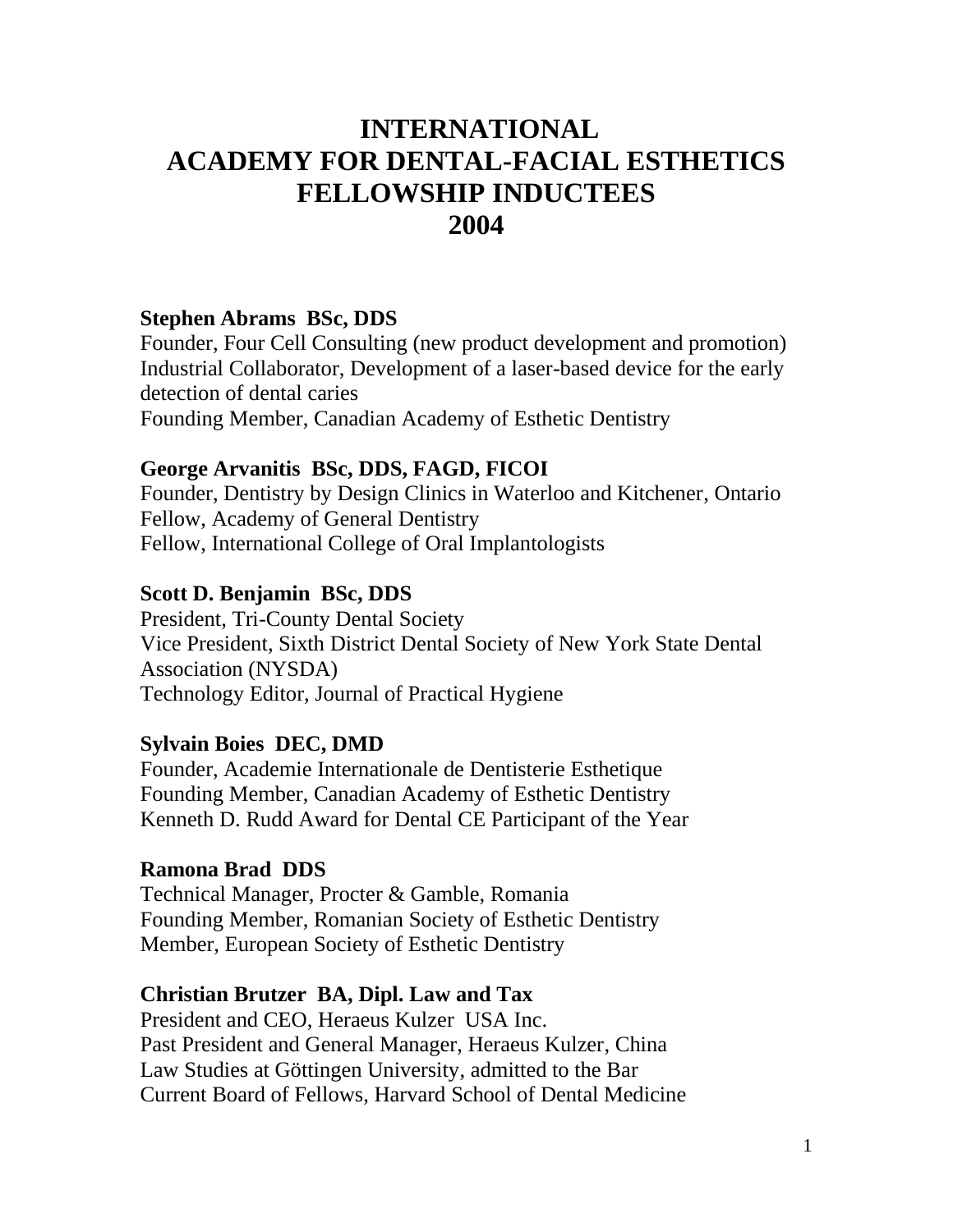### **Alan Carver MD**

Assistant Professor of Neurology, Mount Sinai School of Medicine Director, Headache and Pain Management, Department of Neurology, Mount Sinai School of Medicine Former Chief Resident, Dept. of Neurology, NY Presbyterian Hospital

# **Rella Christensen BSc, RDH, PhD**

Director & Co-Founder, Clinical Research Associates Research Scientist, Clinical Research Associates Past Assistant Professor of Dentistry, U of Colorado Medical Center Selected by the DMA as one of 25 Distinguished Leaders in Dentistry.

### **Christine Corsette AA, BSc**

Director of Marketing, Foremost Dental-Zenith Brand Division Formerly Product Manager, Coltene/Whaledent Inc.

### **Paul Eisner DDS, FICD**

Founder and President, Dental Learning Centre Oakville, Ontario Educational Director, Dental Learning Centre Team Dentist, Toronto Argonauts (Canadian Football League) Founding Member, Canadian Academy of Esthetic Dentistry

# **Hugh Flax DDS, FAACD, FCLI, FAGD**

Editorial Board, Journal of Cosmetic Dentistry Member Board of Directors AACD, and Public Relations Committee Past President, Atlanta Chapter AACD Co-Chair 2003 AACD International Scientific Meeting

#### **Joel M. Friedman BA, DDS, FACD, FICD**

Associate Clinical Professor Oral and Maxillo-Facial Surgery, Columbia U. Associate Clinical Professor of Dentistry, Albert Einstein College of Med. Past President, Bronx County Dental Society

#### **Charles Goodacre DDS, MDS**

Dean, Loma Linda University, School of Dentistry Formerly Professor, Department of Prosthodontics, Loma Linda University Former Course Director, Implant Dentistry, Loma Linda University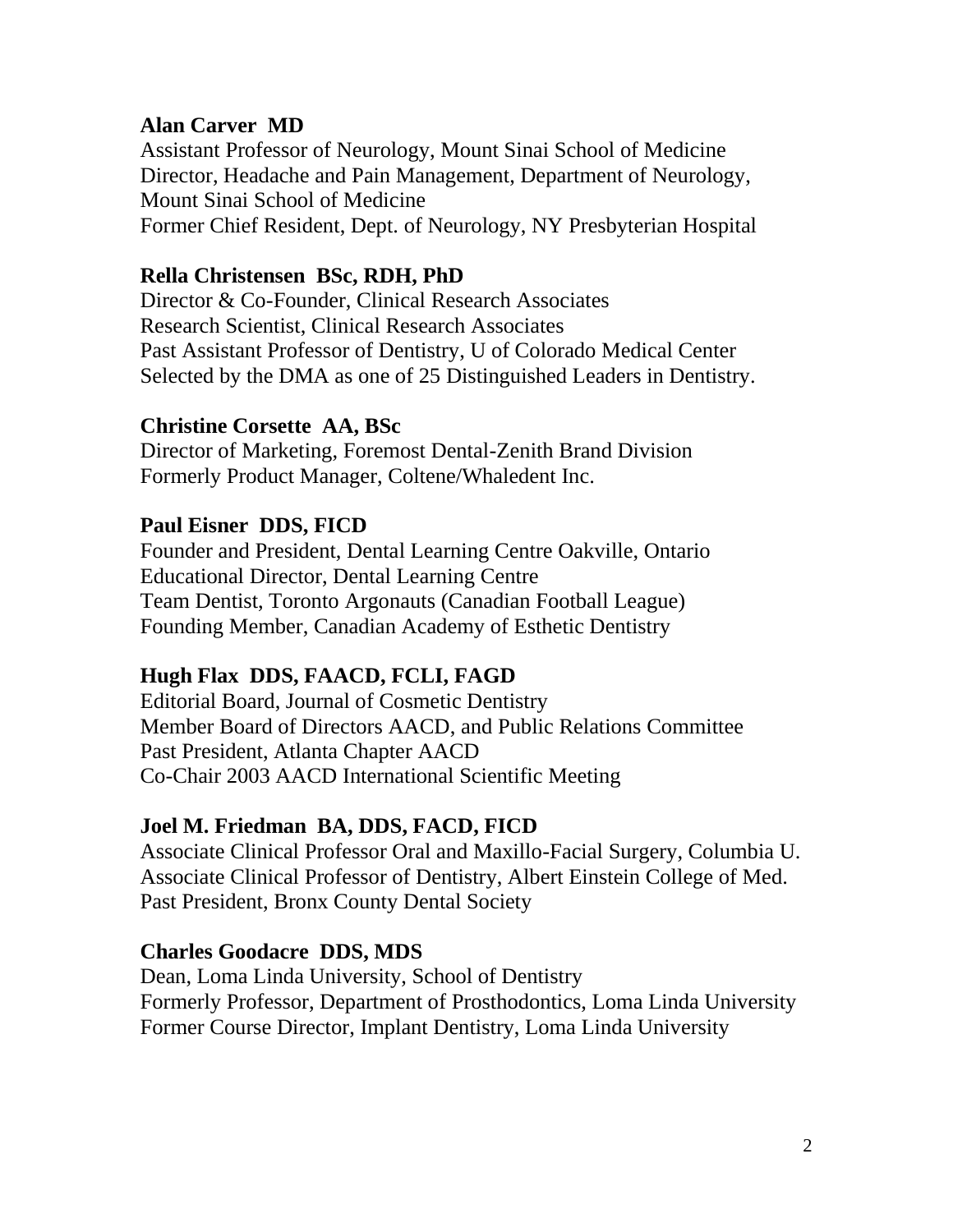### **Janice Goodman DDS**

Editorial Board, Oral Health Founding Member, Canadian Academy of Esthetic Dentistry Private Practice, Toronto Ontario

### **Vinay Jerath BDS, DDS**

Founding Member, Asian Odontological Group Editorial Board, Journal of Cosmetic Dentistry Active participant in Give Back a Smile Program

### **Bradley Jones RDT**

Founder and President, Clarity Learning Facility Co-Director, Total Team Advantage, Semi-Annual Live Patient Course Active participant in Give Back a Smile Program

#### **Mark Kochman BSc, DDS, FAAID, FICOI**

Instructor, ICOI Dental Hygiene Implant Certification Program Founding Member, Canadian Academy of Esthetic Dentistry Private Practice, Toronto Ontario

### **Normand Lacroix MBA**

Formerly Canadian National Sales Manager and Director of the Dental Division, SciCan Canada Logistics Manager, founding meeting of CAED Co-Founder, Dental Learning Centre, Oakville Ontario

# **William Landrigan BSE, MBA**

Manager, Global Oral Care Scientific Relations, Procter & Gamble 1<sup>st</sup> degree Excellent Stomatologist Award, Russian Dental Association Member International and American Academies of Dental Research Presidents Award, Ohio Valley Princeton Association

#### **Florin Lazarescu DDS**

Corporate Relations/International Liaison Director, Romanian Society of Esthetic Dentistry Romanian Chairman, European Society of Esthetic Dentistry Associate Partner, Trident Clinic, Bucharest, Romania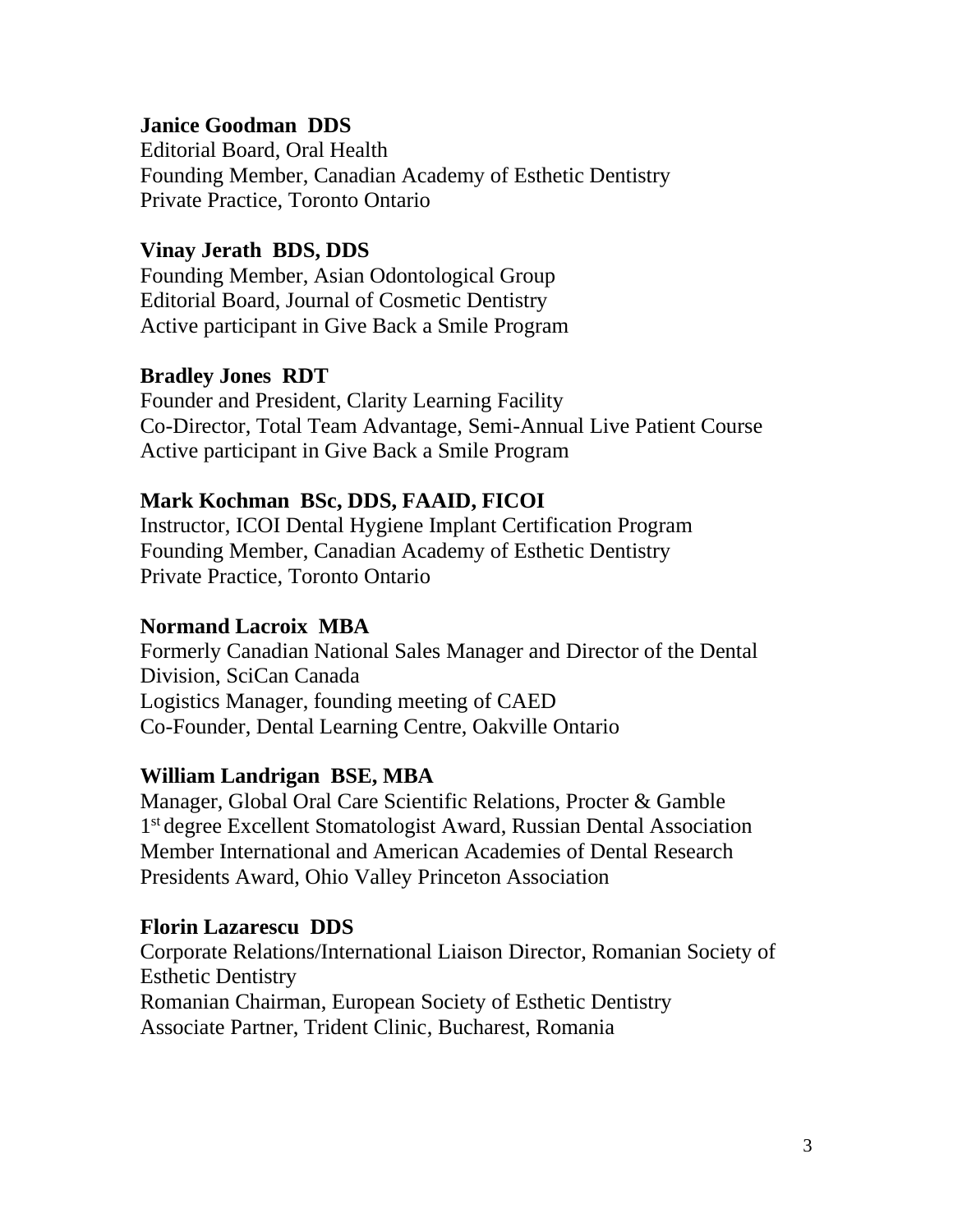# **Thomas Lee BSc (Bio) BSc (Pharm) DMD**

Clinical Reviewer, Canadian Collaboration of Clinical Practice Evaluations Certificate of Merit, American Society of Dentistry for Children Founding Member, Canadian Academy of Esthetic Dentistry

#### **Harold Leiberman BSc, DDS**

Named Man of the Year 2004, American Biographical Institute Past President, Alpha Omega International Dental Fraternity, Alpha-Pi **Chapter** Founding Member, Canadian Academy of Esthetic Dentistry

#### **Robert Lipner BSc, DMD, FAGD**

Public and Professional Relations Committee, NY County Dental Society. Former Attending, New York Hospital of Queens Class Fund Raiser, Alumni Association University of Pennsylvania Dental Volunteer, Israel

#### **Gerald A. Lipstein BSc, DDS, Ortho**

Graduate Studies, Original Orthodontic Research, University of Manitoba Founding Member, Canadian Academy of Esthetic Dentistry Private Practice, Laval Quebec

#### **William Locant BSc, DDS, FAAID**

Diplomate, American Board of Oral Implantology Diplomate, International Congress of Oral Implantology Board Member, Child Advocacy Private Practice, Southern Dental Implant Center, Cordova, Tennessee

#### **Edward Lowe BSc, DMD**

Clinical Director, Pacific Aesthetic Continuum Clinical Faculty, Institute for Oral Art and Design Founding Member, Canadian Academy of Esthetic Dentistry

#### **Edward Lynch MSc, MA, PhD**

Professor, Restorative Dentistry, Royal Victoria Hospital Belfast, N. Ireland Professor, Masters Program, University of London Secretary, and Treasurer, GORG, International Academy of Dental Research Advisor and Chair, European Commission of Tooth Bleaching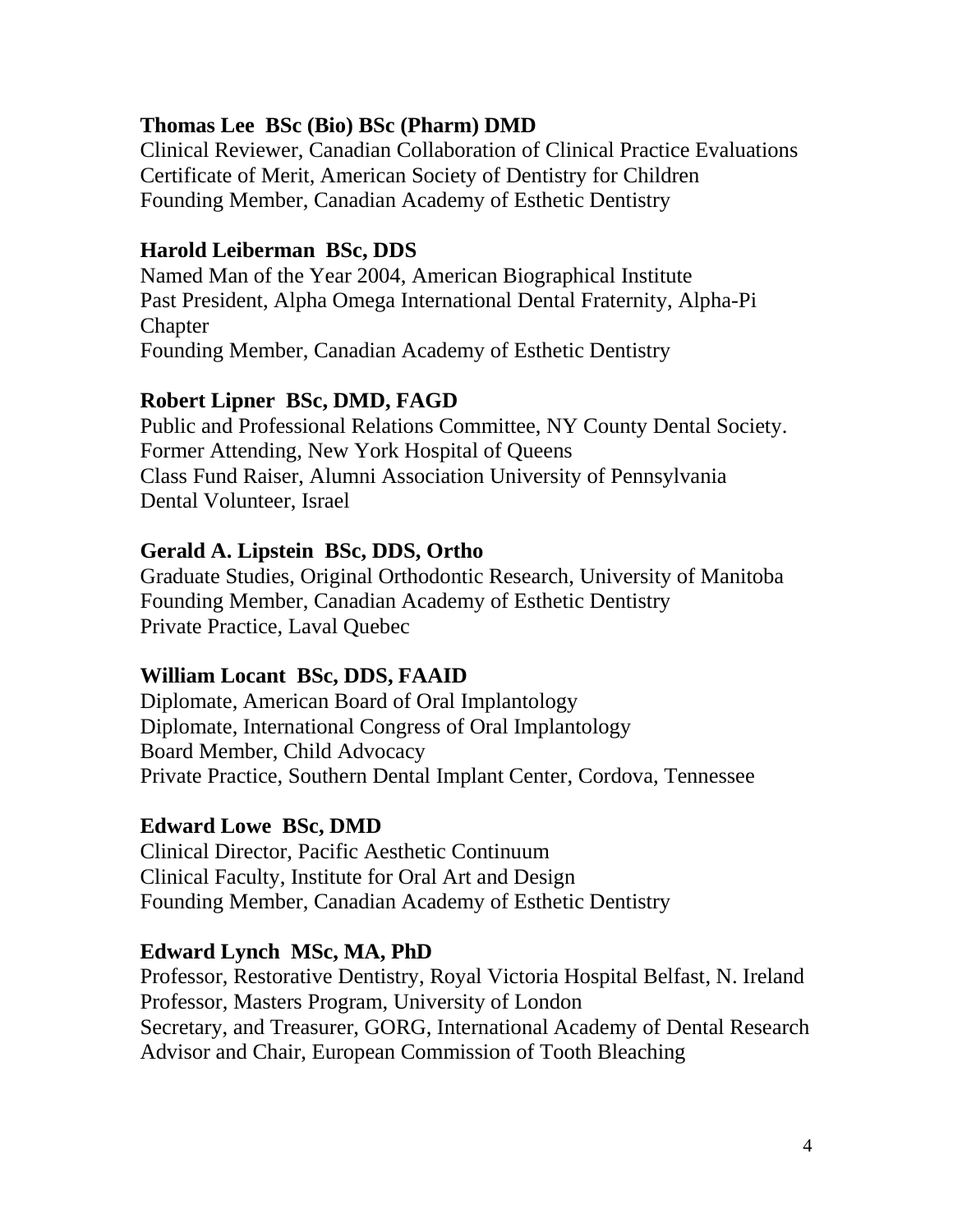# **Mark Mancin BA, BSc, DDS, FALD, FILD**

Founder, Tomorrow's Dentistry Today Dental Board Advisor, Journal of Minimally Invasive Dentistry Consultant and Trainer, Patterson Dental (CEREC)

# **Antonio Mancuso BSc, DDS, FAGD, FADI, FPFA**

President, Ontario Academy of General Dentistry Director, Millennium Aesthetics Inc. Editorial Board, Spectrum Journal Founding Member, Canadian Academy of Esthetic Dentistry

### **George Mantell BA, DDS**

Accredited Member, American Academy of Cosmetic Dentistry Graduate, L.D Panky Institute Private practice, Tucson Arizona

#### **Sandesh Mayekar BDS, MDS, FIAD**

Founder and Past President Indian Academy of Cosmetic and Esthetic **Dentistry** Past President, Asian Academy of Aesthetic Dentistry Visiting Faculty, Aesthetic Dentistry, SUNY Buffalo Editorial Team, Reality Publishing

#### **Alain Methot DMD**

Founder/ Instructor, St. Pierre Academy Graduate, Panky Institute Administrator/Member, AMDHQ Founding Member, Canadian Academy of Esthetic Dentistry

# **Bruno Paliani BSc, DDS**

Diplomate, American Board of Aesthetic Dentistry Past President, Student Council, University of Western Ontario Founding Member, Canadian Academy of Esthetic Dentistry Private practice, London Ontario

#### **Richard Pitz BSc, DMD**

Treasurer & Finance Chairman, New York County Dental Society Secretary, New York Periodontal Prosthetic Study Club Professional representative, BienAir (Switzerland) Private practice, New York, New York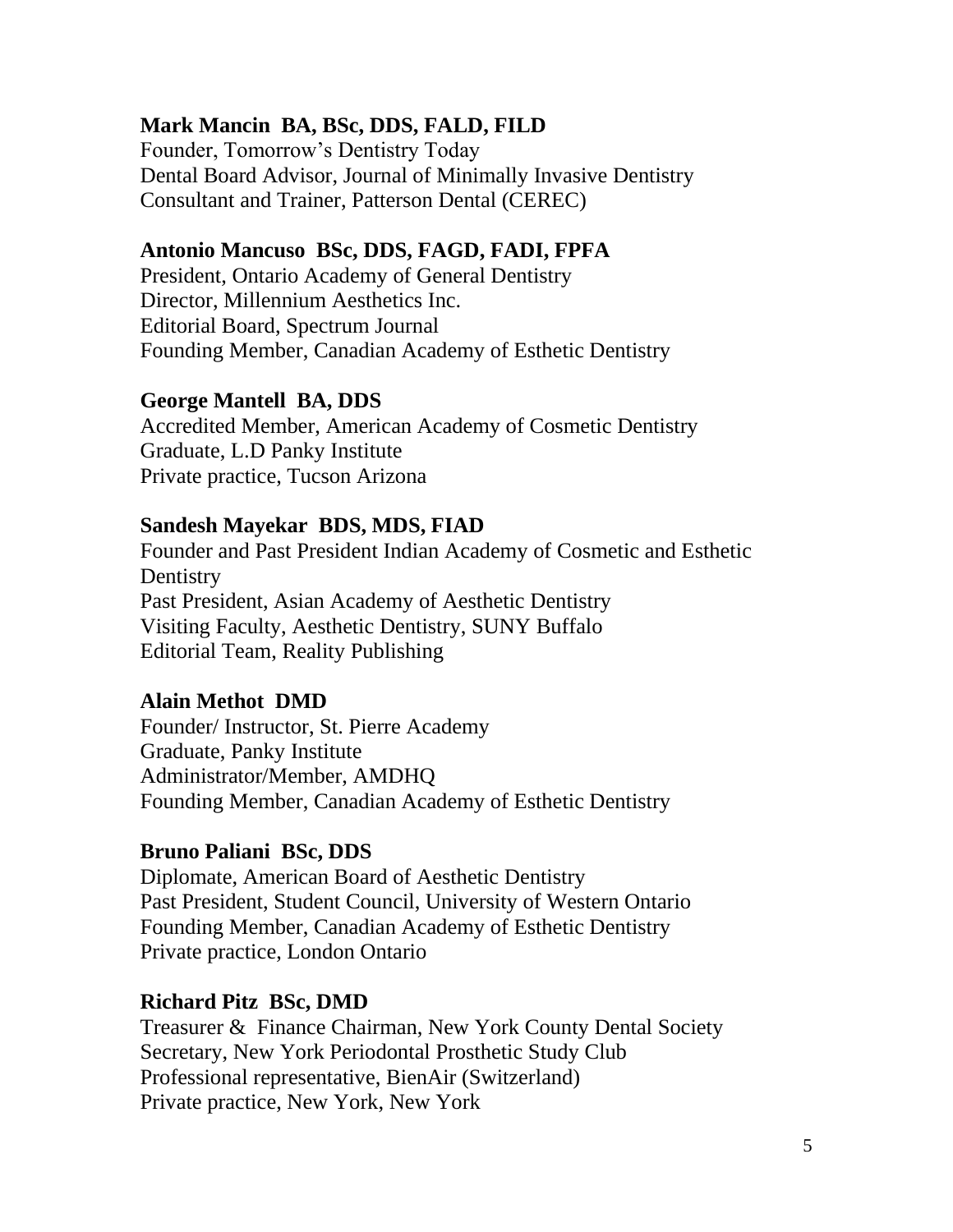# **Jay Rachbaum BA, DMD FAACD**

Former Dental Director, National School for Health Technology Graduate, Implantology Surgical Prosthodontics, New York University Private practice, New York, New York

# **Gary Radz BA, DDS, FACE**

Program Chairman AACD 2003 Scientific Meeting Faculty Member, Dept. Restorative Dentistry, University of Colorado President, Snow Mountain Seminars Co-Founder, On the Circuit Inc.

# **Orsolya Rigo DDS**

Consultant, Procter & Gamble Professional Relations, Central Europe Formerly Associate Professor, Dental Faculty Semmelweis University, Budapest Hungary Faculty, Department of Pathology, Central Institute of Oncology, Budapest

# **Jan Richard Rinnert**

Member, Board of Management, Heraeus Kulzer GmbH, Hanau Germany Formerly Managing Director, Titan-Aluminum-Feinguss GmbH Formerly Public Relations Manager, Senator for Economic Affairs, Bremen, **Germany** 

# **Janet Roberts BSc, DMD, FAACD**

Director, AACD Western Canadian Affiliate Director, Give Back a Smile Program Western Canada Formerly on Faculty of Dentistry, University of British Columbia

# **Henri Rotsaert RDT**

Board Member, Association of Registered Dental Technicians Past President, Commercial Dental Laboratory Congress Member, Canadian Academy of Restorative Dentistry & Prosthodontics Founder, Rotsaert Dental Laboratory, Hamilton Ontario

# **Chadi Saade BAA**

Executive Director, Canadian Academy of Esthetic Dentistry Office Administrator, Dr. Elliott Mechanic Laval, Quebec Formerly Consultant, Medconsul, Montreal, Quebec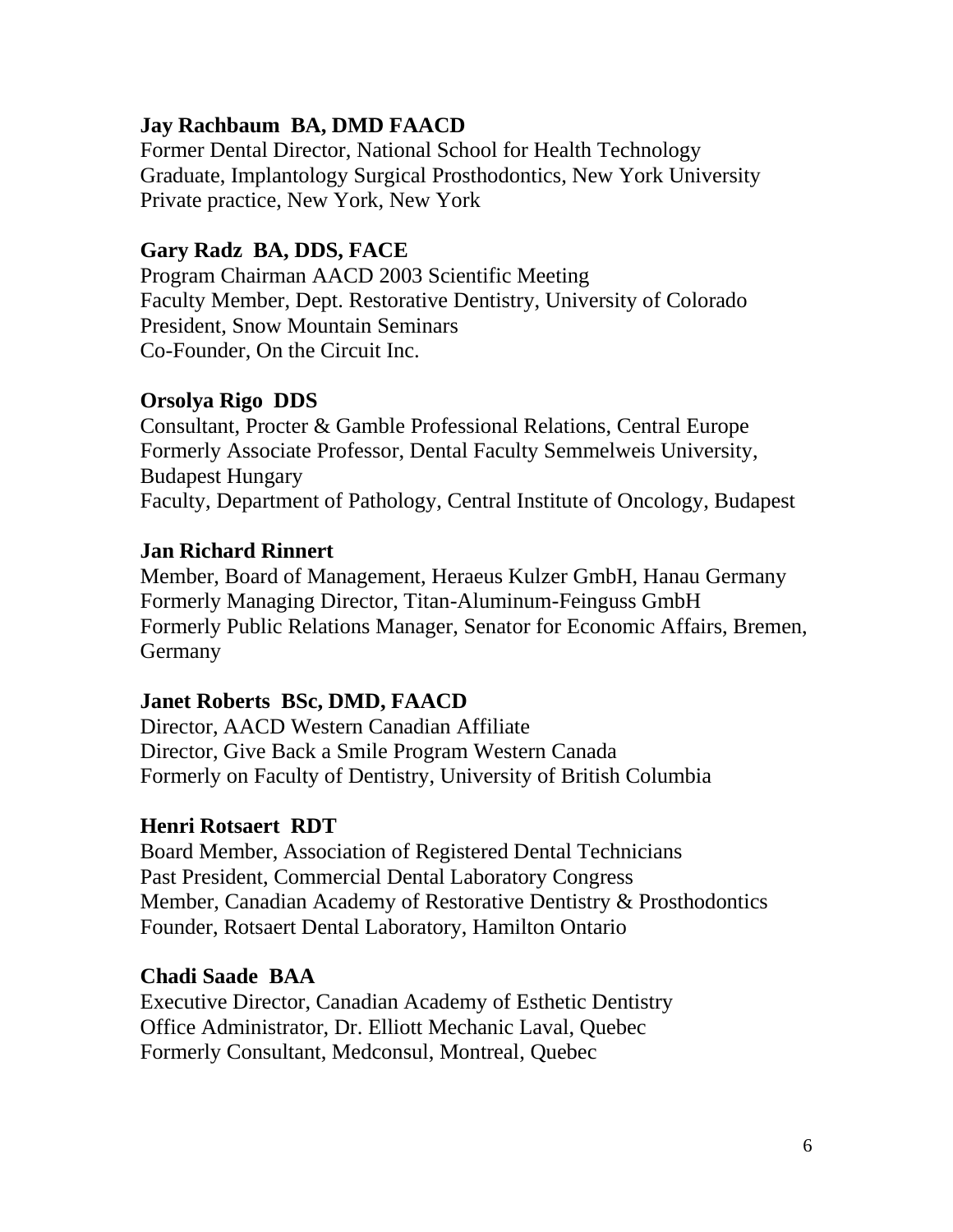### **Reuven Sacher BA, PhD**

Vice President R&D-Oral Care, Colgate-Palmolive Formerly Board Member, School of Dental Medicine, U of Pennsylvania. Faculty Member, School of Dental and Oral Surgery, Columbia University Developed & launched numerous oral care products including Colgate Total

### **Andrew Shannon BSc, DDS, FAACD**

Instructor, Aesthetic Advantage Subcommittee on Insurance Relations, Association of Dental Surgeons Founding Member, Canadian Academy of Esthetic Dentistry Member Professional Conduct Committee College of BC Dental Surgeons

### **Mark Sowell BA, DDS**

Director of Continuing Education, Dallas Dental Society Formerly Assistant Director, White Sands Dental Clinic Private Practice, Plano Texas

### **James E. Spencer DDS, FACD, FICD**

Vice Regent, International College of Dentistry Past President, Brooklyn/Queens PBP Study Club Past President, Second District Dental Society Former Governor, New York State Dental Society

#### **Zoltan Szelenyi DDS**

Chief Dentist, Hungarian Interior Department Hospital Formerly Department Head, Pediatric Dentistry of District IV in Budapest Committee Member International Affairs, Hungarian Dental Chamber Private practice, Budapest Hungary

#### **Ira Titunik BSc, DDS**

Adjunct Professor, John Jay College of Criminal Justice Attending, Beth Israel Medical Center President, Eastern Dental Society, New York Executive Board of Directors, New York County Dental Society

#### **Rodick Toms BSc, DDS, FAGD, FADI**

Past President, Burlington Dental Association Board of Governors, Ontario Dental Association Formerly Faculty of Dentistry, University of Toronto Founding Member, Canadian Academy of Esthetic Dentistry